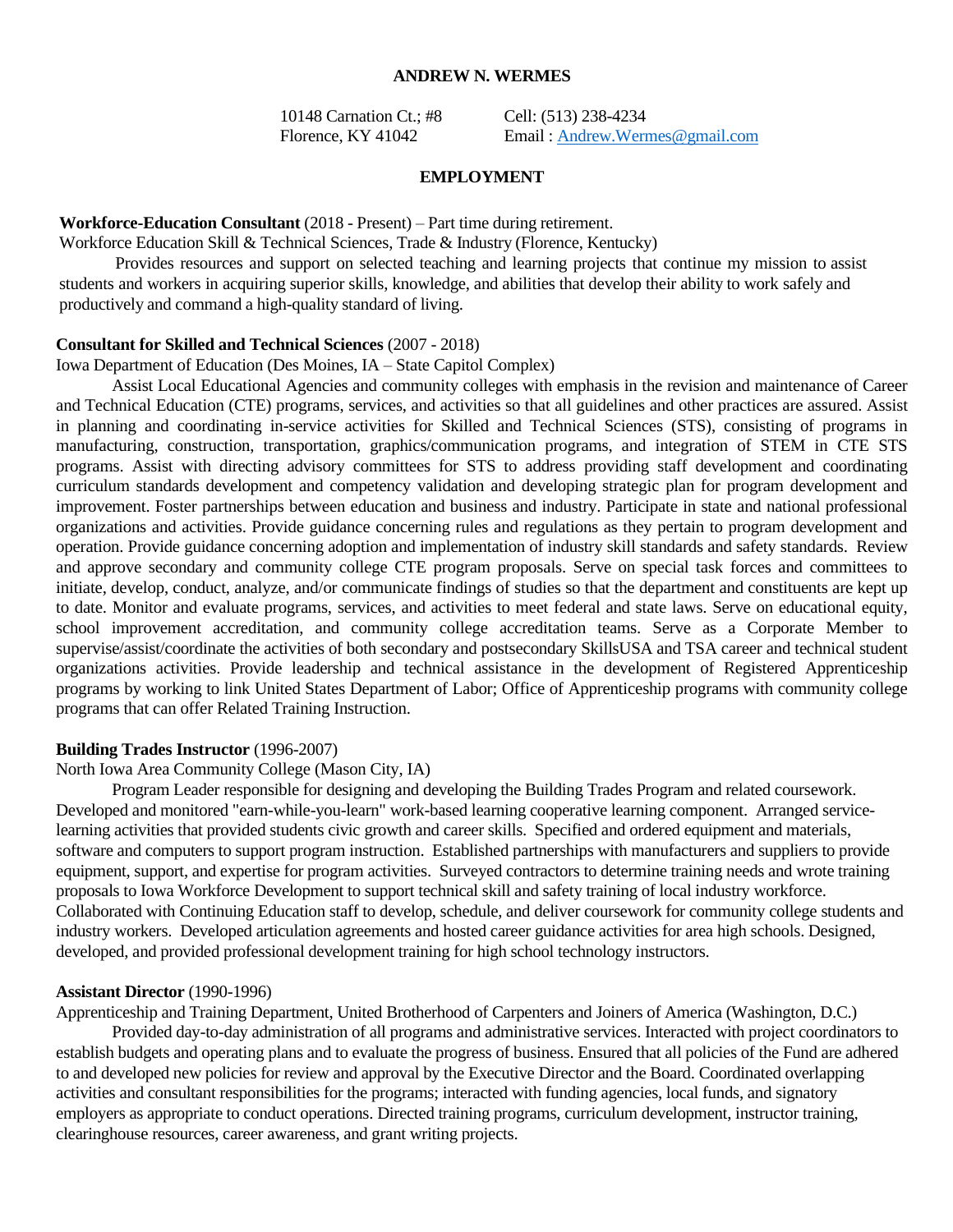# **Coordinator** (1988-1990)

# Carpenters JATC Fund for Southern California (Los Angeles, California)

Coordinated Carpenters and Mill Cabinet Programs throughout Orange County. Served as Administrator of clerical office and liaison to Joint Apprenticeship Training Committee. Supervised instructors and counseled students. Prepared budgets, managed material acquisition, developed instructional materials, props and video training curriculum. Coordinated activities in support of apprentice job placement and field evaluations. Designed floor plan/layout of new 40,000 sq. ft. Training Center.

### **Lead Instructor** (1987-1988)

Carpenters JATC Fund for Southern California (Los Angeles, California)

Developed curriculum materials, skill block projects and assignment sheets. Designed props. Produced scripts for, and acted in video training films sponsored by the Training Trust fund. Instructed apprenticeship classes in Performance Evaluated Training System (PETS) program. Maintained and repaired carpenter and mill-cabinet stationary and portable power tools.

#### **Instructor** (1983-1988)

Carpenters Apprenticeship Program (Orange County, California)

Instructed, part-time, in PETS program. Prepared top apprentices for local, state, and national contests. Developed curriculum materials.

### **Coordinator** (1979-1982)

Carpenters JATC Fund for Southern California (Los Angeles, California)

Coordinated Mill Cabinet and Carpenters Apprenticeship Programs throughout Orange County, California. Prepared Mill Cabinet budgets and managed material acquisition. Developed instructional materials and props. Supervised carpenter apprentice jobsite fieldwork.

# **Instructor** (1977-1978)

Carpenters Apprenticeship Program, Orange County, California

Instructed apprenticeship classes in PETS Program. Developed information sheets and safety tests for general safety and specific tools used in the Carpenters Apprenticeship (PETS) program. Participated in on-going development of skill block task challenge sheets and props.

### **Instructor** (1976-1978)

Long Beach City College, Long Beach, California

Instructed carpentry courses. Supervised Project: RENEW (student remodel of sub-standard community housing)

### **CONSTRUCTION EXPERIENCE**

### **Assistant Superintendent** (February, 1985 - November, 1986)

Dinwiddie Construction Company (Los Angeles, California)

Coordinated subcontractors in all phases of hotel construction. Managed workers and materials, Four Seasons Hotel (Newport Beach, California).

### **Foreman** (November, 1984 - February, 1985)

P.R. Burke Company (Orange, California)

Supervised installation of wall partition systems, modularized office furniture, ceiling systems and finish- work. Constructed "clean rooms" – to zero-particle containment certification specifications.

### **Foreman** (January, 1984 - November, 1984)

Sefina Industries, LTD (Quebec, Canada)

Planned and coordinated installation of millwork, casework, and balance of interior finish items in guest suites, restaurants, lobbies, and shops. Prepared time and labor cost sheets, Ritz Carlton Hotel (Laguna Niguel, California).

### **Foreman** (January, 1983 - January, 1984)

Prefinished Wallboard Company (San Jose, California)

Managed workers and materials. Interfaced with other contractors. Supervised layout and installation of materials (including laminates and wall systems). Supervised remodel of interiors at Target Stores throughout Southern California and construction of Hospital Medical Library Building for University of California, Irvine (Orange, California). Designed and constructed jigs used for radius molding fabrication and installation.

#### **Foreman** (June, 1978 - December, 1978)

Mallcraft Construction Company (Pasadena, California)

Supervised layout and installation of concrete formwork for underground culvert drainage systems, amphitheater, and construction of recreation buildings.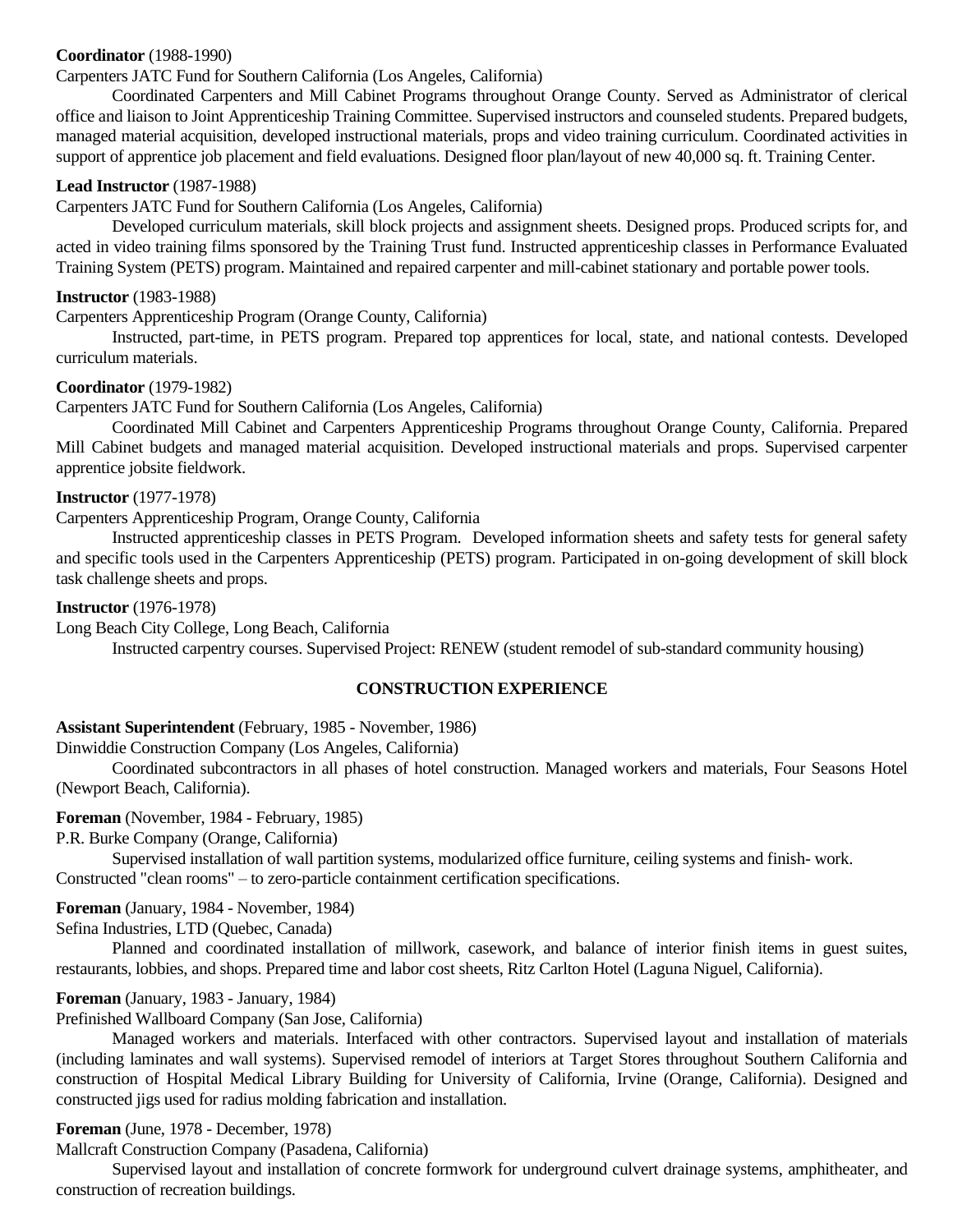### **COMPUTER EXPERIENCE**

#### **Machines:** PC and MAC; IPad Mobile

**Programs:** Outlook, Word, Excel, Access, Publisher, Project, PowerPoint, Photoshop, Project, NetMeeting; ZOOM FrontPage, Acrobat, WebCT, Blackboard, Moodle; Dreamweaver, Flash, Authorware; WebEx; Adobe Connect

### **EDUCATION**

**High School Diploma** (1968) Granada Hills High School (Granada Hills, California)

**Completion of Apprenticeship Certificate** (1975) California Division of Apprenticeship Standards

### **Journeyman Certificate** (1976)

United Brotherhood of Carpenters and Joiners of America (Orange County, California)

### **Associate of Arts Degree** (1977)

Golden West College (Huntington Beach, California); Emphasis: general education

**Bachelor of Arts Degree** (1981)

California State University (Long Beach, California); Major: Industrial Arts Education Minor: Vocational Education

### **Certificate of Completion with Honors** (2001)

Jones International University (Englewood, Colorado); Using the Internet in Higher Education

**Master of Science in Education** (2001)

Drake University (Des Moines, Iowa); Effective Teaching and Learning

#### **Work toward Doctorate in Education** (ABD)

Nova Southeastern University (Fort Lauderdale, Florida); Instructional Technology and Distance Education (ITDE)

#### **CREDENTIALS**

OSHA General Industry Outreach Trainer (2004) OSHA Construction Outreach Trainer (2003) First Responder CPR/Defibrillator Training (2003) Iowa Post Secondary Occupational License (1996 - Present) Standard First Aid Certificate (2002 - Present) Basic Life Support Certificate; CPR (Present) Diversity Instruction Certificate; IUOE (1995) DACUM Certification; Ohio State University (1992) Scaffolder Certification; Purdue University (1992) EPA Region II Certificate to teach AHERA Worker and Contractor/Supervisor Course (1989) Asbestos Abatement Supervisor Certificate; EPA Region II (1988) NAUI Open Water Basic and Advanced Scuba Diver Certification (1987) Cal OSHA Advanced Safety Certification; UCLA (1988) California Community College Carpentry Credential (1979) - Valid for life Journeyman Carpenter, UBC&J of A - Local Union 803/Santa Ana, California (1976)

### **PROFESSIONAL AFFILIATIONS AND ACTIVITIES**

Editorial Board, **International Vocational Education and Training Association** (IVETA) Journal – a peer-reviewed publication. October, 2020 - Present Member, **International Vocational Education and Training Association** (IVETA), September, 2020 - Present Member, **The Soteria Society** Workplace Safety Honor Society (July, 2020 - Present). Presenter, **Association for Career and Technical Education** (ACTE) Educators in Action; *Pre-apprenticeship into Registered Apprenticeships in the U.S.* (March, 2018).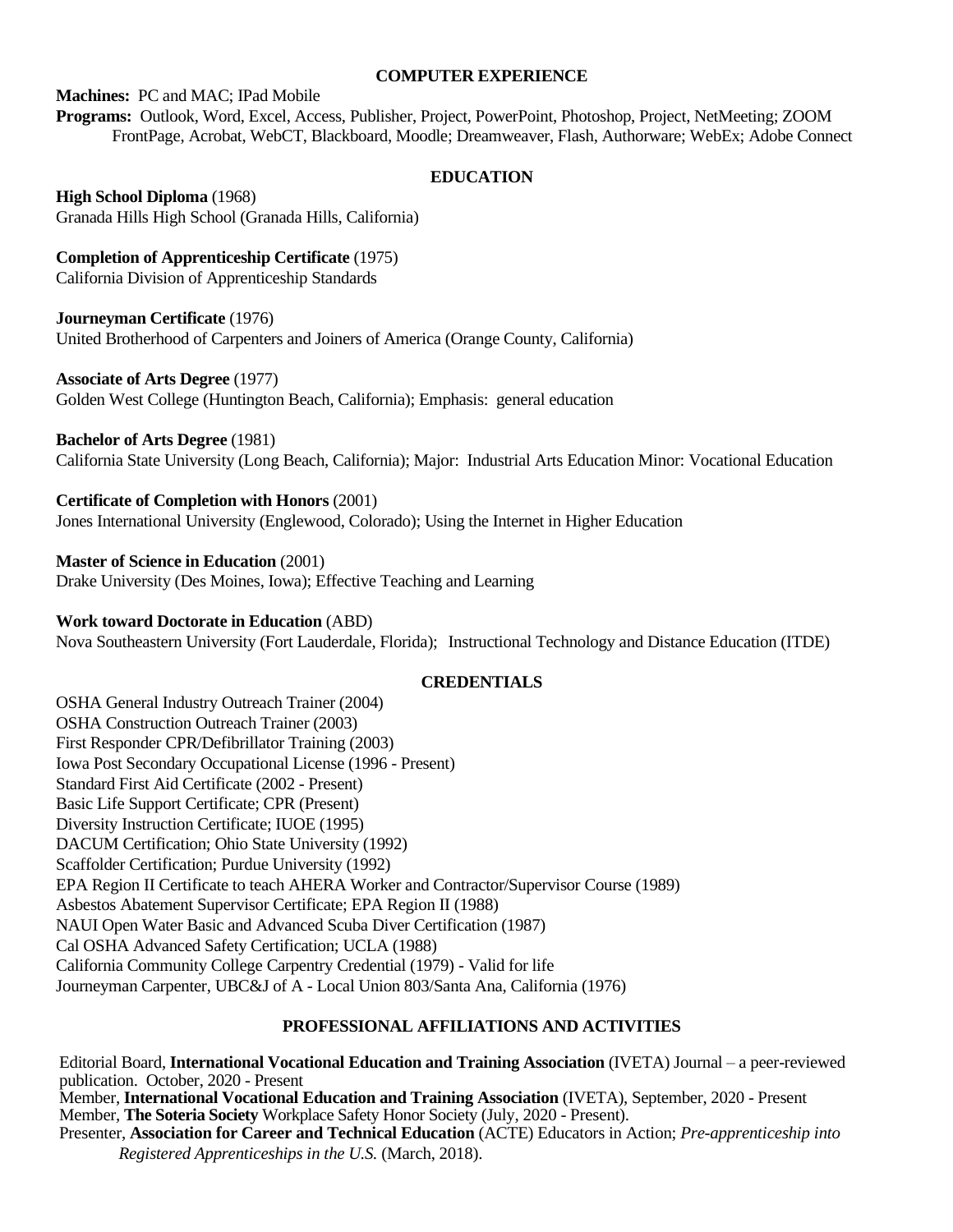- Recipient, **Association for Career and Technical Education** (ACTE) *Volunteer of the Quarter* (Spring, 2017) Presenter, ACTE Educators in Action; *Designing/Developing High-Quality Registered Apprenticeships in the U.S.* (February 2, 2017)
- Executive Advisory Committee Member **University of Northern Iowa**, Cedar Falls, IA. Department of Technology, College of Humanities Arts & Sciences. (2016).
- Advisory Committee Member **California State University, at Berkeley; West Virginia University – National Institute for Occupational Safety & Health (NIOSH) 3-year grant** - for a study: *Safe Students, Safe Workers: Construction Safety Programs in Post-Secondary Career Technical Education*, and development of best practice safety training to prepare students for industry.  $(2015 - 2018)$
- Technical Assistance Supervision **Iowa Manufacturing Program of Study** National Association of State and Territorial Directors of CTE (NASDCTEc) project – Iowa's portion being coordinated through Eastern Iowa Community College. (2013 – 2015)
- Member, **National Center for Construction, Education, and Research (NCCER) National Workforce Development Board** (ASTS Representative  $- (2011 - 2016)$ )
- Recipient of the **Association for Career and Technical Education (ACTE) Trade and Industrial Education Lifetime Service Award** (2014).
- Member, **United Brotherhood of Carpenters and Joiners of America** (1972 Present)
- Trade and Industry Representative, **Association for Career and Technical Education (ACTE) Region III** 2011 2019 State Leadership Member, **Career Clusters Leadership Pilot for the Manufacturing Career Cluster**, National
- Association of State Directors of Career Technical Education Consortium (NASDCTEc). (2014 2015) Treasurer, **Iowa Connections (IACON)** Distance Learning Conference (2009 – 2015)
- Member, Board of Directors; Chair, Scholarship Committee **Architecture, Construction & Engineering (ACE) Mentor Program of Central Iowa** (2011 – 2017)
- Member, State Leadership Team **Real world Design Challenge** (RWDC) (20011 2015)
- President, **Association for Skilled and Technical Sciences (ASTS)** (2011 2014)
- Author, Gaal, J. and Wermes, A. **Certifying High-Quality CTE Educators**. Techniques, 86, 40-43; (2011, January). President, **Iowa Distance Learning Association (IDLA)** (2011)
- Member, **National Careers Clusters Technical Committees -** Architecture & Construction; Transportation, Distribution & Logistics; Manufacturing; Arts/AV Technology & Communications; and STEM (2010 – 2012)
- Presenter, **Iowa Connections (IACON)**; Interactive Audience Response System Technology; Cedar Rapids, IA (2006)
- Participant, **Iowa Association for Communication Technology**; Mid-year conference, Waverly, IA (2006)
- Presenter, **Professional Development Worksho**p: Classroom Presentation Control Technology, NIACC (2006)
- Member, **Iowa Distance Learning Association (IDLA)**; (2006)
- Member, **United States Distance Learning Association (USDLA)**; (2005 2015)
- Presenter, **Iowa Industrial Technology Education Association;** Des Moines, Iowa (2004 2016)
- Member, **Association for Educational Communications & Technology (AECT)**; (2004 -2015)
- Instructor, **Professional Development Workshop: Lab Safety Management**; University of Northern Iowa (2003-2005)
- External Reviewer, **NIOSH Safety Checklist Program for Schools** (2003)
- Presenter, **Wisconsin Work-based Learning Conference** (2003)
- Member, **North Iowa Area Community College Senate** (2003 2006)
- Presenter, **ACTE Region III Conference** (2003)
- Subject Matter Expert, Carpentry by Keol; 4<sup>th</sup> Edition; American Technical Publishers (2003)
- Instructor **Scaffold Training for Competent Persons** for North Iowa construction industry workers (2003) National Winner, **2003 NIOSH/ACTE School Lab Safety Award** (2003)
- Author, **Research Paper** Preparing Building Trades Students for Employment in the Construction
- Industry; Meeting the Health & Safety Needs of Young and New Building Trades Workers (2003) Presenter, **Northern Trails Educational Agency** workshop on School Safety (2003)
- Instructor, **Standards & Benchmarks** Northern Trails Educational Agency University Credit Course (2002) Member, **Society For Applied Learning Technology** (1992 – 2014)
- Author, **Hazard Communication** CD ROM Interactive Training to fulfill OSHA requirements (2001)
- Presenter, **Northern Trails Educational Agency** workshop on Advisory Committees (2001)
- Author, **Guided Note Taking** Drake University MS Ed; Thesis (2001)
- Presenter, **NIACC Professional Development Eye Safety Workshop** (2000)
- Instructor, **Door School** Curries/Graham Manufacturing Co. (2000; 2002; 2003; 2004)
- Instructor, **Architectural Door & Finish Hardware Installation,** North Iowa construction industry (2001)